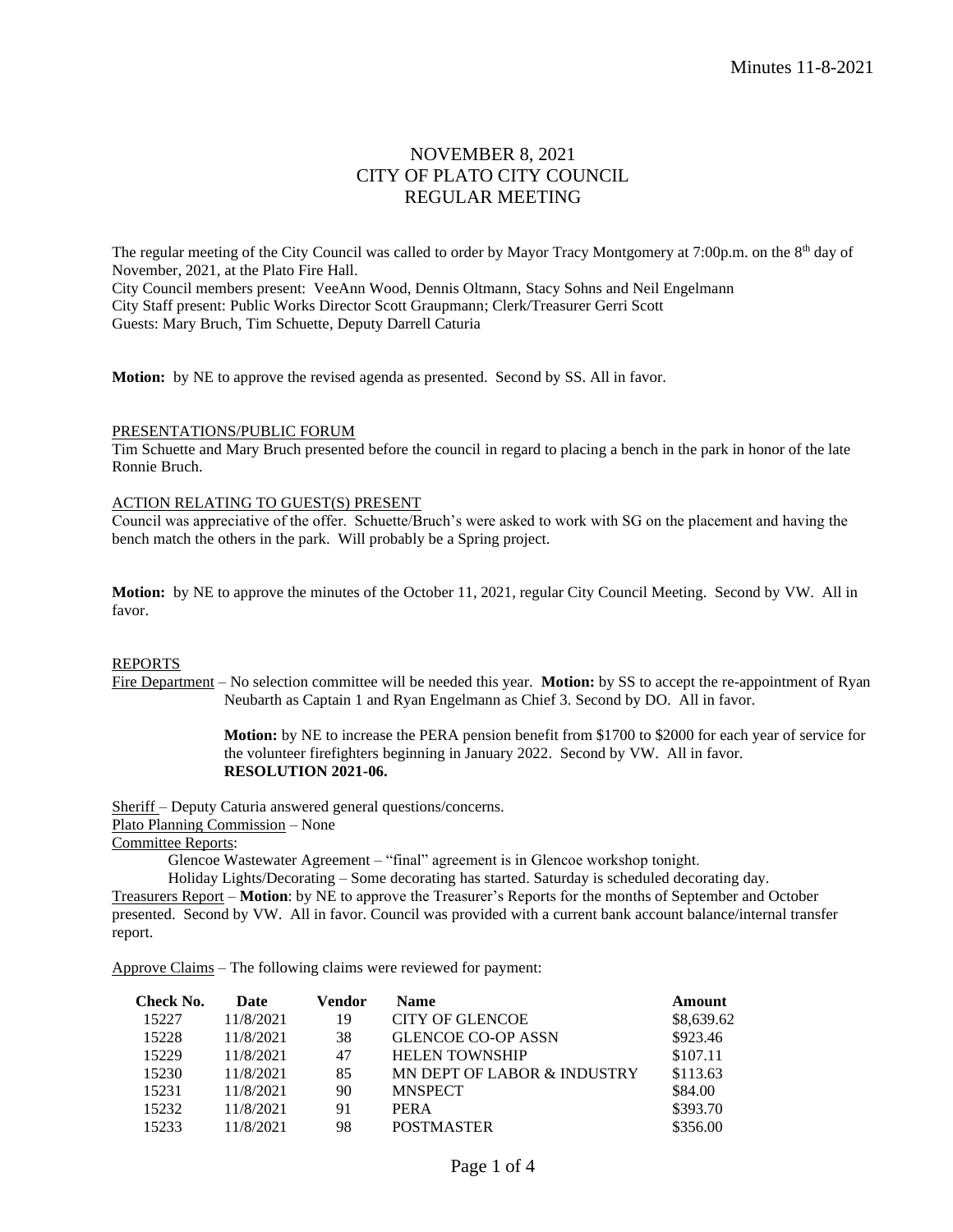| 15234                       | 11/8/2021        | 342            | GOPHER STATE ONE CALL                                                  | \$12.15    |
|-----------------------------|------------------|----------------|------------------------------------------------------------------------|------------|
| 15235                       | 11/8/2021        | 521            | MOEHRING JOHN                                                          | \$502.00   |
| 15236                       | 11/8/2021        | 544            | <b>GERALDINE A SCOTT</b>                                               | \$774.77   |
| 15237                       | 11/8/2021        | 547            | <b>CENTURYLINK</b>                                                     | \$314.00   |
| 15238                       | 11/8/2021        | 598            | <b>GRAUPMANN SCOTT</b>                                                 | \$1,409.42 |
| 15239                       | 11/8/2021        | 602            | MN POLLUTION CONTROL AGENCY                                            | \$23.00    |
| 15240                       | 11/8/2021        | 703            | <b>STAR GROUP LLC</b>                                                  | \$17.17    |
| 15241                       | 11/8/2021        | 747            | REC-TECH OUTDOOR SOLUTIONS                                             | \$35.96    |
| 15242                       | 11/8/2021        | 818            | <b>OVERLINE &amp; SON, INC</b>                                         | \$1,340.00 |
|                             | FIRE DEPARTMENT: |                |                                                                        |            |
| 4104                        | 11/8/2021        | 17             | <b>CENTRAL FIRE PROTECTION</b>                                         | \$58.00    |
| 4105                        | 11/8/2021        | 249            | <b>CROWN DOORS LLC</b>                                                 | \$287.60   |
| 4106                        | 11/8/2021        | 453            | <b>CITY OF PLATO</b>                                                   | \$867.55   |
| 4107                        | 11/8/2021        | 562            | <b>GLENCOE FLEET SUPPLY</b>                                            | \$3.00     |
| 4108                        | 11/8/2021        | 640            | MN FIRE SERVICE CERT BOARD                                             | \$50.00    |
| 4109                        | 11/8/2021        | 715            | BRENDA SCHULTZ CLEANING SERV                                           | \$240.00   |
| 4110                        | 11/8/2021        | 824            | ANCOM COMMUNICATIONS                                                   | \$32.50    |
| <b>INTERIM CLAIMS PAID:</b> |                  |                |                                                                        |            |
| 15185                       | 9/27/2021        | 79             | <b>CENTERPOINT ENERGY</b>                                              | \$50.33    |
| 15186                       | 9/27/2021        | 88             | <b>XCEL ENERGY</b>                                                     | \$1,402.06 |
| 15187                       | 9/27/2021        | 91             | <b>PERA</b>                                                            | \$440.51   |
| 15188                       | 9/27/2021        | 92             | PLATO C STORE                                                          | \$226.06   |
| 15189                       | 9/27/2021        | 239            | MCLEOD CO-OP POWER                                                     | \$103.14   |
| 15190                       | 9/27/2021        | 272            | QUALITY FLOW SYSTEMS INC                                               | \$5,575.00 |
| 15191                       | 9/27/2021        | 504            | MINI BIFF, LLC                                                         | \$114.24   |
| 15192                       | 9/27/2021        | 544            | <b>GERALDINE A SCOTT</b>                                               | \$1,013.84 |
| 15193                       | 9/27/2021        | 598            | <b>GRAUPMANN SCOTT</b>                                                 | \$1,409.42 |
| 15194                       | 9/27/2021        | 732            | <b>VISA</b>                                                            | \$204.83   |
|                             |                  |                |                                                                        |            |
| 15195                       | 9/27/2021        | 738            | POTENTIA MN SOLAR FUND 1 LLC<br>TOSHIBA BUSINESS SOLUTIONS USA \$75.02 | \$985.34   |
| 15196                       | 9/27/2021        | 777            |                                                                        |            |
| 15197                       | 9/27/2021        | 814            | MODERN CONCRETE COATINGS                                               | \$5,944.00 |
| 15198                       | 10/14/2021       | $\overline{2}$ | <b>AG SPECIALISTS</b>                                                  | \$207.89   |
| 15199                       | 10/14/2021       | 19             | <b>CITY OF GLENCOE</b>                                                 | \$8,170.29 |
| 15200                       | 10/14/2021       | 36             | GAVIN, JANSSEN & STABENOW LTD                                          | \$531.00   |
| 15201                       | 10/14/2021       | 46             | HAWKINS, INC                                                           | \$5.00     |
| 15202                       | 10/14/2021       | 90             | <b>MNSPECT</b>                                                         | \$277.10   |
| 15203                       | 10/14/2021       | 91             | <b>PERA</b>                                                            | \$429.26   |
| 15204                       | 10/14/2021       | 92             | PLATO C STORE                                                          | \$242.73   |
| 15205                       | 10/14/2021       | 342            | <b>GOPHER STATE ONE CALL</b>                                           | \$4.05     |
| 15206                       | 10/14/2021       | 441            | <b>DIANE SCHRADER</b>                                                  | \$259.06   |
| 15207                       | 10/14/2021       | 473            | REINDERS, INC                                                          | \$1,029.09 |
| 15208                       | 10/14/2021       | 522            | <b>HACH COMPANY</b>                                                    | \$553.50   |
| 15209                       | 10/14/2021       | 540            | WATER CONSERVATION SERVICE                                             | \$744.60   |
| 15210                       | 10/14/2021       | 544            | <b>GERALDINE A SCOTT</b>                                               | \$978.34   |
| 15211                       | 10/14/2021       | 547            | <b>CENTURYLINK</b>                                                     | \$316.10   |
| 15212                       | 10/14/2021       | 562            | <b>GLENCOE FLEET SUPPLY</b>                                            | \$36.99    |
| 15213                       | 10/14/2021       | 598            | <b>GRAUPMANN SCOTT</b>                                                 | \$1,409.42 |
| 15214                       | 10/14/2021       | 736            | MCLEOD CTY HISTORICAL SOCIETY                                          | \$65.00    |
| 15215                       | 10/14/2021       | 797            | <b>CLABO THOMAS</b>                                                    | \$166.23   |
| 15216                       | 10/14/2021       | 826            | MN DEPT OF TRANSPORTATION                                              | \$1,000.00 |
| 15217                       | 10/14/2021       | 827            | <b>GRAUPMANN BEV</b>                                                   | \$31.23    |
| 15218                       | 10/25/2021       | 79             | <b>CENTERPOINT ENERGY</b>                                              | \$54.03    |
| 15219                       | 10/25/2021       | 88             | <b>XCEL ENERGY</b>                                                     | \$728.05   |
| 15220                       | 10/25/2021       | 91             | <b>PERA</b>                                                            | \$328.16   |
| 15221                       | 10/25/2021       | 239            | <b>MCLEOD CO-OP POWER</b>                                              | \$97.46    |
| 15222                       | 10/25/2021       | 504            | MINI BIFF, LLC                                                         | \$114.24   |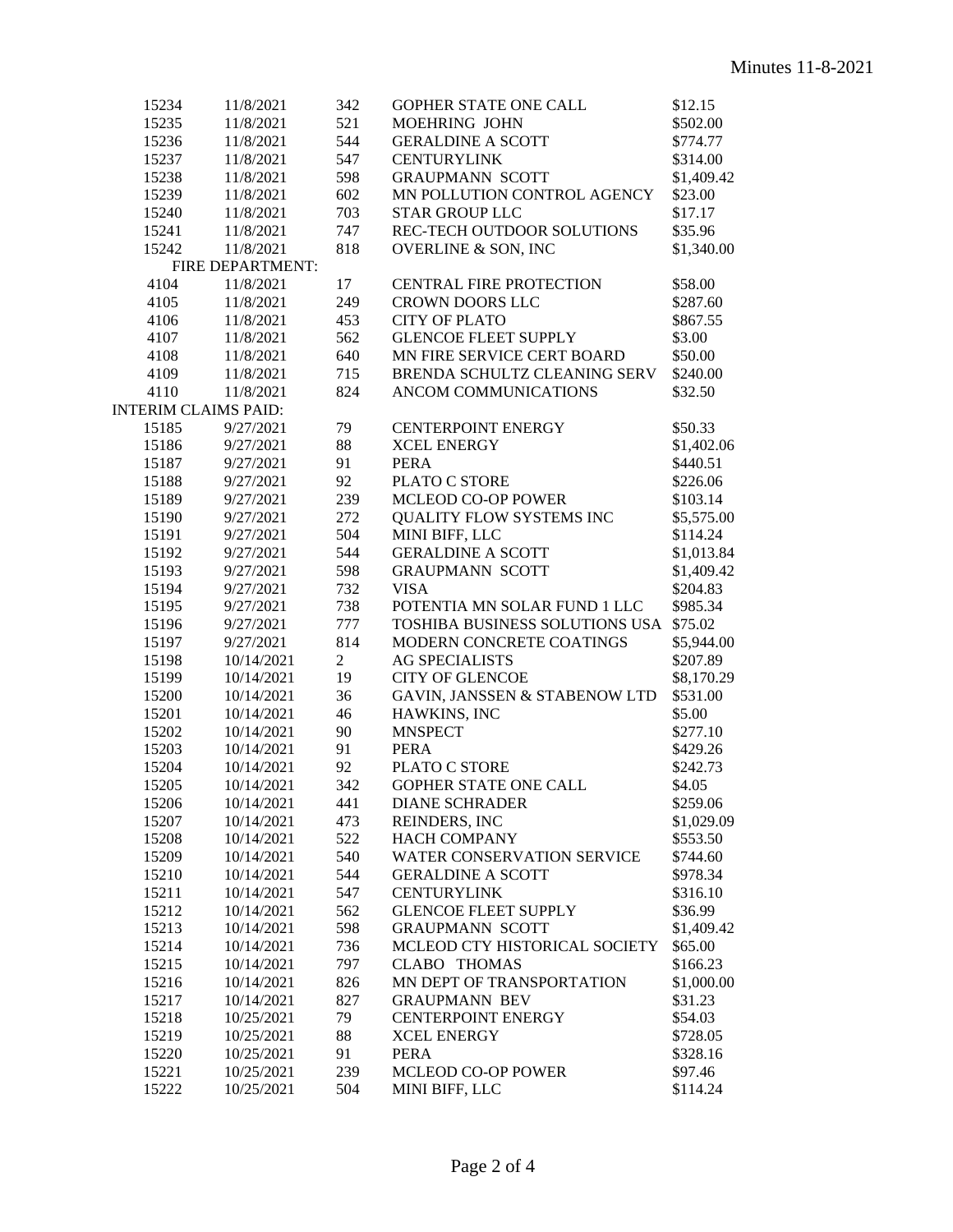| 15223 | 10/25/2021       | 544 | <b>GERALDINE A SCOTT</b>                           | \$401.89    |
|-------|------------------|-----|----------------------------------------------------|-------------|
| 15224 | 10/25/2021       | 598 | <b>GRAUPMANN SCOTT</b>                             | \$1,409.42  |
| 15225 | 10/25/2021       | 732 | <b>VISA</b>                                        | \$455.54    |
| 15226 | 10/25/2021       | 777 | <b>TOSHIBA BUSINESS SOLUTIONS USA</b>              | \$130.56    |
|       | 10/2021          |     | US Treasury (online) September payroll tax deposit | \$1,339.06  |
|       | 10/2021          |     | MN Dept of Revenue (online) $3rd$ Qtr Withholding  | \$571.00    |
|       | 11/2021          |     | US Treasury (online) October payroll tax deposit   | \$1075.86   |
|       | FIRE DEPARTMENT: |     |                                                    |             |
| 4088  | 9/27/2021        | 79  | <b>CENTERPOINT ENERGY</b>                          | \$23.50     |
| 4089  | 9/27/2021        | 92  | <b>PLATO C STORE</b>                               | \$141.15    |
| 4090  | 9/27/2021        | 621 | ENGELMANN RYAN                                     | \$511.01    |
| 4091  | 9/27/2021        | 824 | ANCOM COMMUNICATIONS                               | \$214.25    |
| 4092  | 9/27/2021        | 825 | <b>MOTOROLA SOLUTIONS</b>                          | \$5,837.75  |
| 4093  | 9/27/2021        | 562 | <b>GLENCOE FLEET SUPPLY</b>                        | \$11.40     |
| 4094  | 10/14/2021       | 453 | <b>CITY OF PLATO</b>                               | \$158.05    |
| 4095  | 10/14/2021       | 651 | ULTIMATE SAFETY CONCEPTS INC                       | \$750.00    |
| 4096  | 10/14/2021       | 689 | <b>JEFFERSON FIRE &amp; SAFETY</b>                 | \$4,651.10  |
| 4097  | 10/14/2021       | 715 | BRENDA SCHULTZ CLEANING SERV                       | \$300.00    |
| 4098  | 10/14/2021       | 801 | MCLEOD CTY FIRE CHIEFS ASSOC                       | \$250.00    |
| 4099  | 10/25/2021       | 79  | <b>CENTERPOINT ENERGY</b>                          | \$22.54     |
| 4100  | 10/25/2021       | 91  | <b>PERA</b>                                        | \$14,000.00 |
| 4101  | 10/25/2021       | 92  | <b>PLATO C STORE</b>                               | \$97.49     |
| 4102  | 10/25/2021       | 674 | <b>SCHLECHTER</b><br><b>JAMIE</b>                  | \$558.05    |
| 4103  | 10/25/2021       | 824 | ANCOM COMMUNICATIONS                               | \$12.50     |

**Motion:** by VW to approve payment of the above-stated claims with the addition of Hilgers Plumbing Heating for \$300.00, Glencoe Fleet Supply for \$191.43, and McLeod County for \$2341.50. GS will be voiding check #15228 and reissuing a new check in the amount of \$867.99 due to invoicing error. Second by NE. All in favor.

### UNFINISHED BUSINESS:

Discussion in regard to extending sewer service on  $4<sup>th</sup>$  Avenue SE and the estimate received. Council requested additional quotes. GS to start funding search.

### NEW BUSINESS:

**Motion:** by NE to accept a donation of \$50 for use of the baseball fields. Second by SS. All in favor.

**Motion:** by SS to issue a one-day liquor license to the Plato Baseball Club for the Poultry Party on November 19. Second by NE. All in favor.

**Motion:** by NE to waive the rental fee for the Glencoe Cub Scouts annual camp-in at the Community Hall in exchange for community service in the spring. Second by DO. All in favor. SG to work with the group to arrange the community service.

**Motion:** by VW authorizing the Clerk to assess delinquent utility bills to the property tax for 12 1<sup>st</sup> Avenue NE, 217 McLeod Avenue N, and 513 1<sup>st</sup> Street NE if payment cannot be secured before the assessment deadline. Second by NE. All in favor.

### MAINTENANCE REPORT:

• Hwy 212/County Road 1 sewer insulation project has been completed.